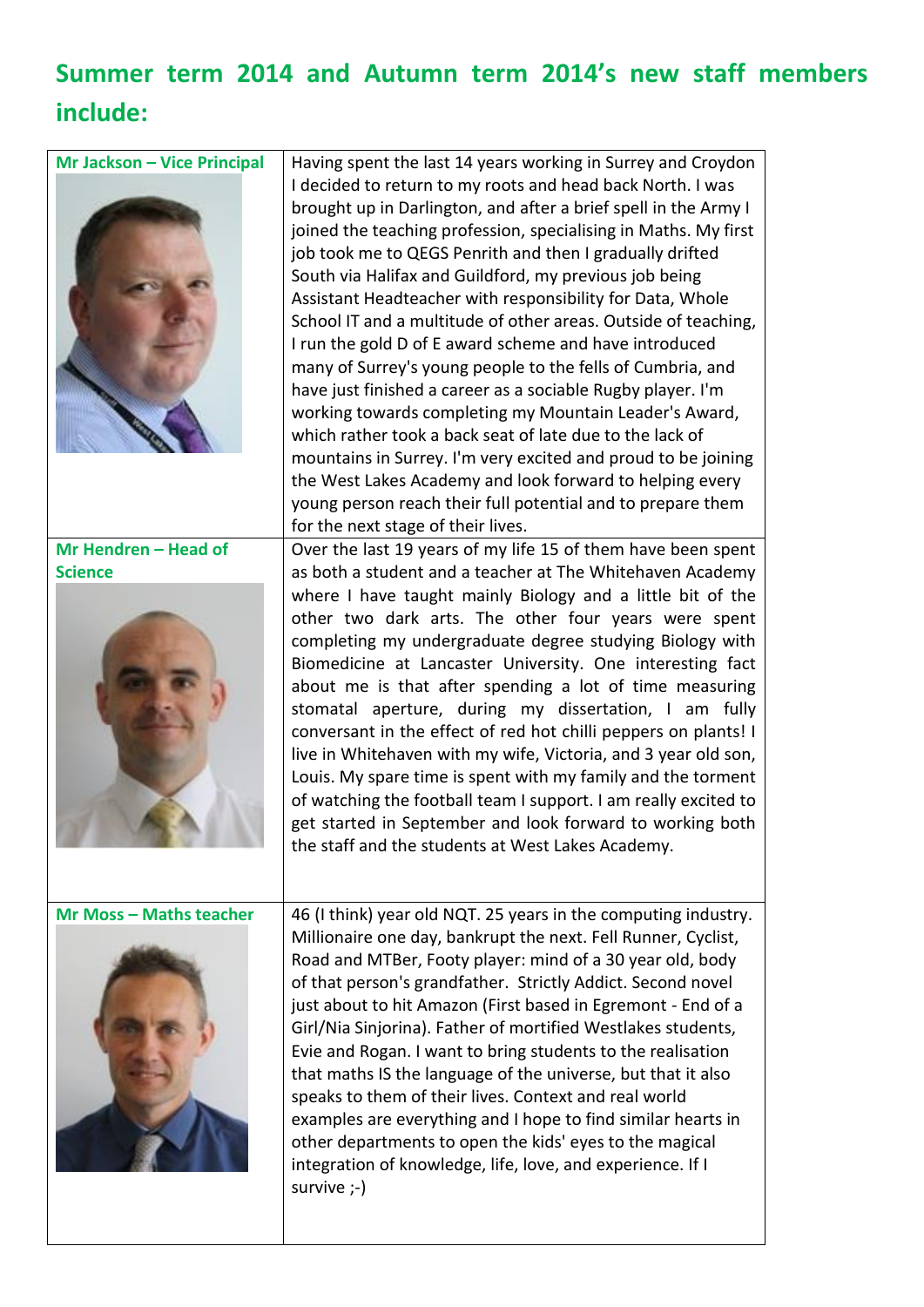| <b>Miss Akrigg - Maths</b>         |                                                                                                                                                                                                                                                                                                                                                                                                                                                                                                                                                                                                                                                                                                                                        |
|------------------------------------|----------------------------------------------------------------------------------------------------------------------------------------------------------------------------------------------------------------------------------------------------------------------------------------------------------------------------------------------------------------------------------------------------------------------------------------------------------------------------------------------------------------------------------------------------------------------------------------------------------------------------------------------------------------------------------------------------------------------------------------|
| teacher                            | I'm from a village near Skipton and have always loved the<br>Lake District so I jumped at the chance to come to West<br>Lakes Academy on placement while doing my teacher<br>training. I've really enjoyed the last few months here getting<br>to know staff and students. I'll spend this summer finishing<br>my Gold Duke of Edinburgh Award, returning ready and<br>raring to go as a fully fledged member of staff in September!                                                                                                                                                                                                                                                                                                   |
| <b>Miss Lewthwaite - Food</b>      |                                                                                                                                                                                                                                                                                                                                                                                                                                                                                                                                                                                                                                                                                                                                        |
| <b>Technology teacher</b>          | I currently live in Whitehaven. I left Whitehaven School/Sixth<br>Form with 12 GCSE's and 3 A-Levels (AAB) then went on to<br>study at Northumbria University in Newcastle. I have been<br>teaching now for six years, spending over five years at<br>Whitehaven Academy and one year at Beacon Hill<br>Community School in Aspatria. I have been so lucky to meet<br>and work with amazing staff and students along the way. In<br>my spare time I enjoy going to the Theatre and the cinema,<br>cooking at home and eating out with family and friends. An<br>interesting fact about me is that I drive one of the only<br>electric cars in Cumbria! I am really looking forward to<br>becoming part of the West Lakes academy Team. |
| Mr Haslop - Geography              | I was born and raised in Whitehaven and after completing                                                                                                                                                                                                                                                                                                                                                                                                                                                                                                                                                                                                                                                                               |
| teacher                            | my degree in Geography at Northumbria University and a<br>PGCE at the University of Cumbria, I knew that I wanted to<br>return to West Cumbria to teach. I have taught Geography<br>for the past two years at Southfield Technology College in<br>Workington and at the Whitehaven Academy before that. I<br>am a loyal supporter of the greatest football club on the<br>planet, Manchester United and in my spare time I enjoy<br>reading, watching films, running and taking my dogs for long<br>walks in the Lake District.                                                                                                                                                                                                        |
| <b>Mrs Tyson - Science teacher</b> | I am very much looking forward to joining you at WLA having<br>spent the last two years teaching Science at Cockermouth<br>School. I live at Crosby, Maryport with my husband Jack and<br>our only child, Willow the cat! I love to travel and am looking<br>forward to my summer holiday in the Italian lakes. When at<br>home I can usually be found armed with either a hammer or<br>paintbrush as I slowly, and rarely successfully, attempt some<br>DIY!                                                                                                                                                                                                                                                                          |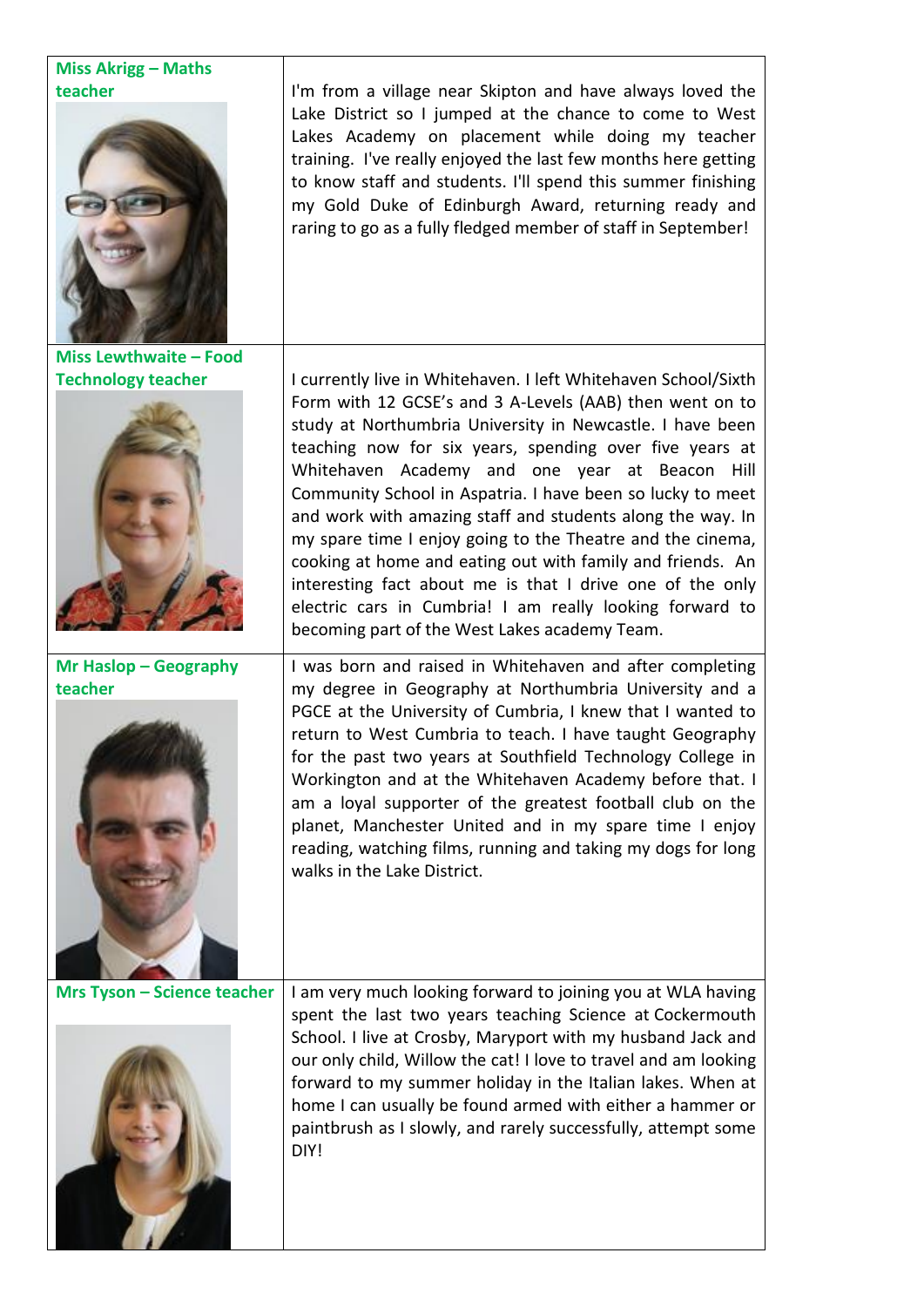| Mr Nolan - Science teacher      |                                                                                                                                                                                                                                                                                                                                                                                                                                                                                                                                                                                                                                                                                                                                                                                                                                                                                                                                                                                                                         |
|---------------------------------|-------------------------------------------------------------------------------------------------------------------------------------------------------------------------------------------------------------------------------------------------------------------------------------------------------------------------------------------------------------------------------------------------------------------------------------------------------------------------------------------------------------------------------------------------------------------------------------------------------------------------------------------------------------------------------------------------------------------------------------------------------------------------------------------------------------------------------------------------------------------------------------------------------------------------------------------------------------------------------------------------------------------------|
|                                 | Hello!                                                                                                                                                                                                                                                                                                                                                                                                                                                                                                                                                                                                                                                                                                                                                                                                                                                                                                                                                                                                                  |
|                                 | Didn't think I'd ever be back at my old school but here I am! I<br>have moved around a fair bit, studying Natural Science in<br>Lancaster and Canada, then went to Edinburgh to do a<br>master degree in drug design and biomedical science, then<br>back here for my PGCE! In my spare time I like to play guitar,<br>read, play video games, tinker with technology and go out!                                                                                                                                                                                                                                                                                                                                                                                                                                                                                                                                                                                                                                       |
| Miss Johnson - MFL teacher      | jBuenos días! I'm Miss Johnson, and now after being at the<br>Academy for the past academic year, I am joining as a<br>permanent member of staff in the Languages Department as<br>a Spanish Specialist. I come from Poulton-le-Fylde, a small<br>town near to Blackpool, where my parents and sister live<br>with my two dogs and cat, but I currently live in Whitehaven.<br>I studied my Undergraduate degree in Hispanic Studies at<br>Lancaster University and at the Universities of Granada and<br>Lleida in Spain, and then spent two further years in Spain<br>teaching English in both Menorca and Vigo, before moving to<br>West Cumbria to complete my PGCE with the CfBT. In my<br>spare time, I love to travel anywhere and everywhere, but<br>mainly spend my holidays in Spain. I'm really excited for the<br>new opportunities at the Academy, particularly related to<br>Spanish and technology and I hope to create a link between<br>the MFL Department and a Spanish school sometime next<br>year! |
| <b>Miss Doran - MFL teacher</b> |                                                                                                                                                                                                                                                                                                                                                                                                                                                                                                                                                                                                                                                                                                                                                                                                                                                                                                                                                                                                                         |
| No photo as yet!                | Originally from Glasgow, I have just completed my PGCE in<br>Modern Foreign Languages at Durham University. I currently<br>live in Edinburgh where I completed my undergraduate<br>degree in Spanish and Italian. I love travelling and try to go<br>abroad at any given moment. I had an amazing opportunity<br>to tour Japan for 2 weeks with the National Youth Brass Band<br>of Scotland (albeit 6 years ago now!) I also enjoy singing and<br>acting and have taken part in many musicals and<br>pantomimes over the years.<br>I'm looking forward to joining the academy staff in<br>September!                                                                                                                                                                                                                                                                                                                                                                                                                   |